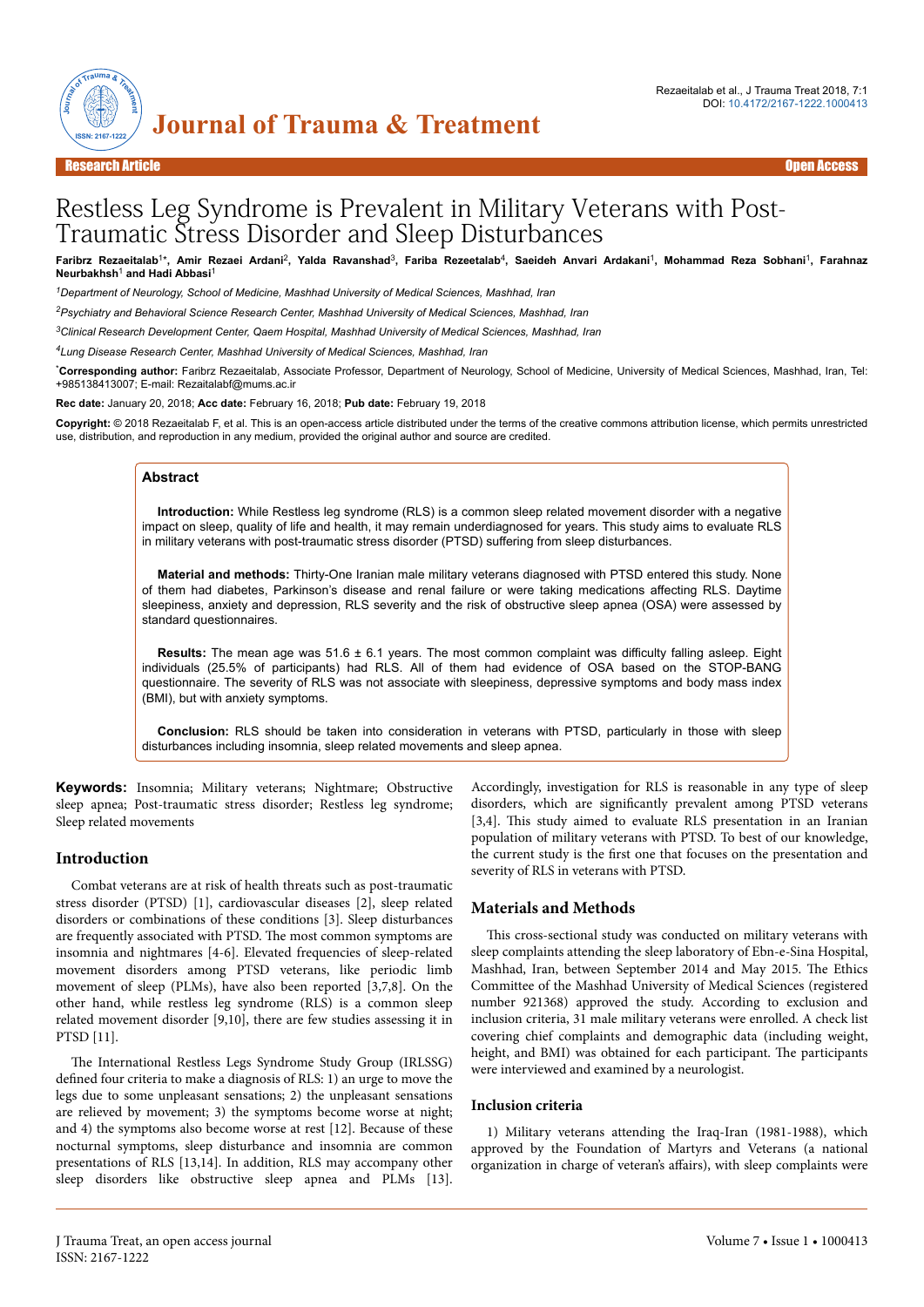# Page 2 of 5

enrolled. Out of the initially 87 people, 83 agreed to participate in this study

2) Considering exclusion criteria (see below), Forty-five persons were interviewed by a neurologist to evaluate for RLS based on IRLSSG criteria. 3) PTSD was confirmed in 31 participants by a psychiatrist.

# **Exclusion criteria**

1) Concomitant Parkinson's disease, kidney failure and diabetes, which predispose or worsen RLS [15]. 2) Usage of medication or substances which affect the RLS symptoms during the previous fortnight. Нese include sedating antihistamines, Selective serotonin reuptake inhibitors (SSRIs), tricyclic antidepressants, antipsychotics and alcohol, which trigger or worsen RLS [16]; and gabapentin, pregabalin, clonazepam, dopa-agonists and opiates, which alleviate the symptoms [17].

## **Tools**

The following questionnaires were applied for assessing related conditions: 1) Нe Epworth Sleepiness Scale (ESS) scoring was applied to evaluate daytime sleepiness. It includes eight items rated on a 4 point scale (0–3), evaluates the chances of falling asleep while engaged in eight different diurnal situations [18]. 2) Beck Anxiety Inventory (BAI); and 3) Beck Depression Inventory (BDI): Нe BAI measures the severity of anxiety and is rated on a 3-point scale, with each question being scored as 0 to 3 [19]. Нe BDI assesses the severity of depression and is rated on a 4-point scale ranging from 0 to 3 based on the severity of each item. The cut-off scores are 0-9 (minimal depression), 10-18 (mild depression), 19-29 (moderate depression), and 30-63 (severe depression) [20]. 4) International Restless Legs Syndrome Rating Scale: it rates the severity of RLS symptoms by 10 questions scored as 0 to 4 scales [21]. 5) For screening obstructive sleep apnea (OSA), which is prevalent among military veterans [3], STOP-BANG questionnaire was applied. It consists of 8 yes/no questions. More than three positive response suggest the probability of OSA [22] Нe Validity and reliability of these questionnaire has been proven in the Iranian population [19-22].

| 23.00<br>1.00 | 38.90<br>24.00 | 29.6290 | 4.23715 |
|---------------|----------------|---------|---------|
|               |                |         |         |
|               |                | 9.8065  | 5.58223 |
| 41.00         | 62.00          | 51.6129 | 6.16808 |
| .00           | 30.00          | 6.2258  | 7.89392 |
| 10.00         | 34.00          | 20.3226 | 8.12152 |
| 12.00         | 32.00          | 22.0645 | 5.35372 |
| 2             | 8              | 5.44    | 2.345   |
|               |                |         |         |

BMI: Body Mass Index; BAI: Beck Anxiety Inventory; BDI: Beck Depression Inventory. ESS: Epworth Sleepiness Scale; RLS: Restless Leg Syndrome.

Table 1: Descriptive statistics.

| <b>Variables</b>                                               | Frequency | Percentage |
|----------------------------------------------------------------|-----------|------------|
| Restless leg syndrome                                          | 7         | 22.5       |
| Abnormal movement during sleep                                 | 4         | 12.9       |
| Nightmare                                                      | 7         | 22.6       |
| Difficulty to falling<br>asleep<br>and/or<br>maintaining sleep | 10        | 32.3       |
| Daytime sleepiness                                             | 6         | 19.4       |
| Morning headache                                               | 3         | 9.7        |
| Morning headache                                               | 1         | 3.2        |
| Total                                                          | 31        | 100.0      |

Table 2: The frequency and percentage of chief complaints.

| <b>Variables</b>                                         |                | BMI      | <b>ESS</b> | <b>AGE</b> | <b>RLS</b> | <b>BAI</b> | <b>BDI</b> |
|----------------------------------------------------------|----------------|----------|------------|------------|------------|------------|------------|
| N                                                        |                | 31       | 31         | 31         | 31         | 31         | 31         |
| Normal Parametersa,b                                     | Mean           | 29.6290  | 9.8065     | 51.6129    | 6.2258     | 20.3226    | 22.0645    |
|                                                          | Std. Deviation | 4.23715  | 5.58223    | 6.16808    | 7.89392    | 8.12152    | 5.35372    |
|                                                          | Absolute       | 0.077    | 0.127      | 0.119      | 0.336      | 0.144      | 0.127      |
| <b>Most Extreme Differences</b>                          | Positive       | 0.069    | 0.122      | 0.119      | 0.336      | 0.144      | 0.127      |
|                                                          | Negative       | $-0.077$ | $-0.127$   | $-0.099$   | $-0.215$   | $-0.118$   | $-0.112$   |
| Kolmogorov-Smirnov Z                                     |                | 0.430    | 0.706      | 0.664      | 1.871      | 0.803      | 0.708      |
| Asymp. Sig. (2-tailed)                                   |                | 0.993    | 0.702      | 0.770      | 0.002      | 0.540      | 0.698      |
| a. Test distribution is Normal, b. Calculated from data. |                |          |            |            |            |            |            |

Table 3: One-Sample Kolmogorov-Smirnov Test.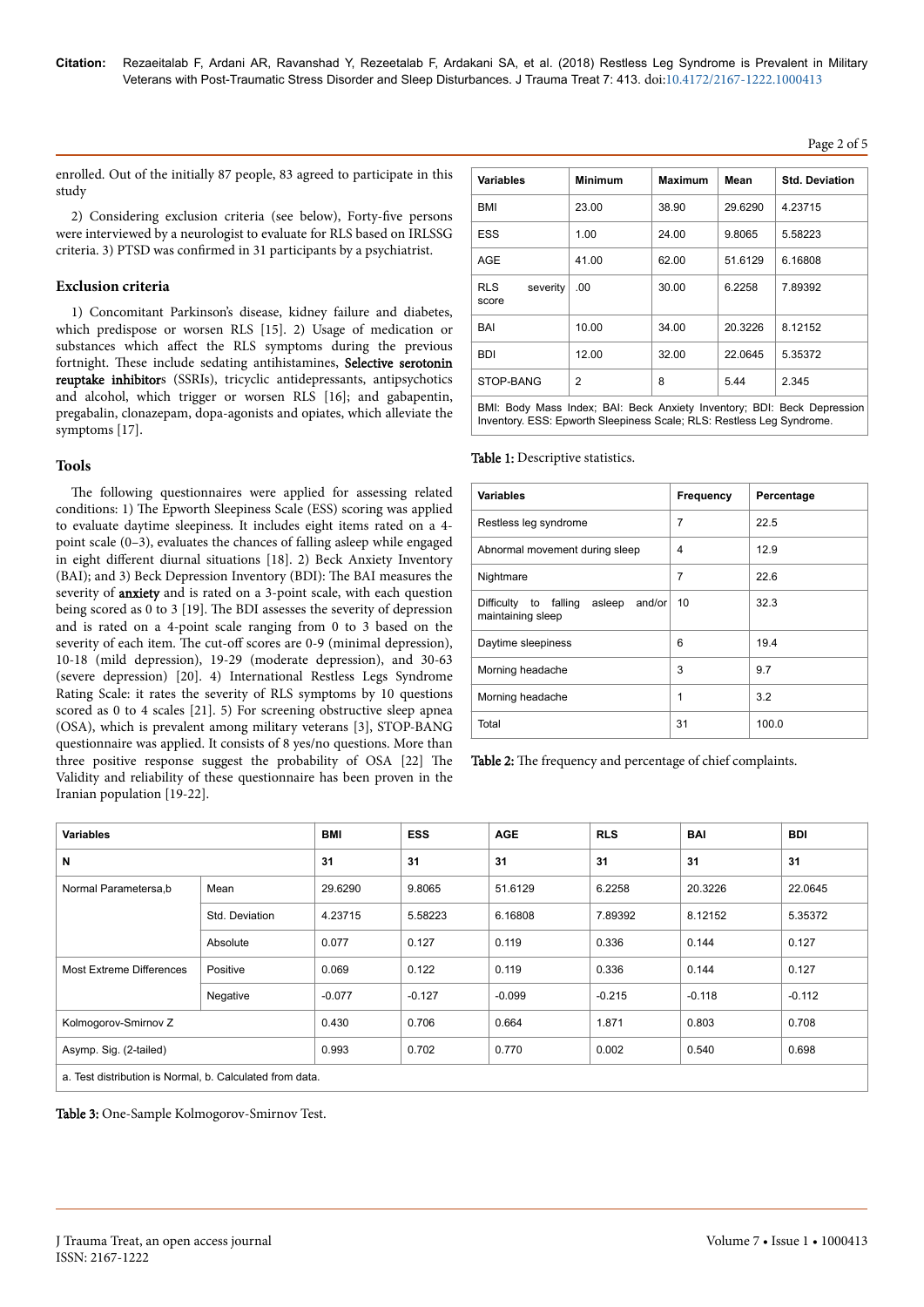**Citation:** Rezaeitalab F, Ardani AR, Ravanshad Y, Rezeetalab F, Ardakani SA, et al. (2018) Restless Leg Syndrome is Prevalent in Military Veterans with Post-Traumatic Stress Disorder and Sleep Disturbances. J Trauma Treat 7: 413. doi:10.4172/2167-1222.1000413

#### Page 3 of 5

### **Results**

Thirty-One Iranian male military veterans with sleep complaints suffering from PTSD were evaluated for RLS and related problems. The mean age was  $51.6 \pm 6.1$  and the mean elapsed time from combat exposure was  $27.9 \pm 3.8$  years. The most common complaint was difficulty to falling asleep and/or maintaining sleep, following by nightmares. Descriptive statistics and chief complaints are demonstrated in Tables 1 and 2.

Seven participants (22.5% of the participants) fulfilled the four criteria for RLS. The mean IRLSRS score for them was  $17.7 \pm 9.9$  (in moderate range). Their chief complaints were nightmare (2 persons), difficulty to falling asleep and/or maintaining sleep (2), abnormal movement during sleep (2) and sleepiness (one of them). Regarding the correlation between the RLS severity score and the assessed parameters, only with BAI was significant (Tables 3-5).

| <b>Variables</b> |                     | <b>BMI</b>               | <b>ESS</b>               | <b>AGE</b>               | <b>BAI</b>               | <b>BDI</b>   |
|------------------|---------------------|--------------------------|--------------------------|--------------------------|--------------------------|--------------|
| BMI              | Pearson Correlation | $\mathbf{1}$             | 0.262                    | $-0.144$                 | $-0.037$                 | $-0.211$     |
|                  | Sig. (2-tailed)     | $\overline{\phantom{a}}$ | 0.154                    | 0.439                    | 0.843                    | 0.254        |
|                  | N                   | 31                       | 31                       | 31                       | 31                       | 31           |
|                  | Pearson Correlation | 0.262                    | $\mathbf{1}$             | $-0.136$                 | 0.061                    | 0.018        |
| ESS              | Sig. (2-tailed)     | 0.154                    | $\overline{\phantom{a}}$ | 0.466                    | 0.745                    | 0.922        |
|                  | N                   | 31                       | 31                       | 31                       | 31                       | 31           |
|                  | Pearson Correlation | $-0.144$                 | $-0.136$                 | $\mathbf{1}$             | 0.067                    | 0.195        |
| AGE              | Sig. (2-tailed)     | 0.439                    | 0.466                    | $\overline{\phantom{a}}$ | 0.720                    | 0.294        |
|                  | N                   | 31                       | 31                       | 31                       | 31                       | 31           |
|                  | Pearson Correlation | $-0.037$                 | 0.061                    | 0.067                    | $\mathbf{1}$             | $0.446*$     |
| BAI              | Sig. (2-tailed)     | 0.843                    | 0.745                    | 0.720                    | $\overline{\phantom{a}}$ | 0.012        |
|                  | N                   | 31                       | 31                       | 31                       | 31                       | 31           |
|                  | Pearson Correlation | $-0.211$                 | 0.018                    | 0.195                    | $0.446*$                 | $\mathbf{1}$ |
| <b>BDI</b>       | Sig. (2-tailed)     | 0.254                    | 0.922                    | 0.294                    | 0.012                    | $\sim$       |
|                  | N                   | 31                       | 31                       | 31                       | 31                       | 31           |

Correlation is significant at the 0.05 level (2-tailed).

BMI: Body Mass Index; BAI: Beck Anxiety Inventory; BDI: Beck Depression Inventory. ESS: Epworth Sleepiness Scale; RLS: Restless Leg Syndrome.

#### Table 4: Correlations.

| <b>Variables</b> | <b>With RLS</b> | <b>Without RLS</b> |
|------------------|-----------------|--------------------|
| Number           | 7               | 24                 |
| Mean BMI         | 28.98           | 29.81              |
| Mean ESS         | 9.11            | 9.90               |
| Mean BAI         | 24.72           | 19.22              |
| Mean BDI         | 23.1            | 21.97              |
| Mean Age         | 50.88           | 51.79              |

BMI: Body Mass Index; BAI: Beck Anxiety Inventory; BDI: Beck Depression Inventory. ESS: Epworth Sleepiness Scale; RLS: Restless Leg Syndrome.

Table 5: Compares the assessed parameters of individuals with RLS and without it.

#### **Discussion**

Seven participants out of 31 male military veterans with PTSD suffering from sleep related problems had RLS in our study. Predisposing conditions including renal failure, diabetes and medications had been excluded. Meanwhile, it should be emphasized that such conditions which worsen RLS are prevalent among chronic PTSD veterans in particular diabetes [23] and usage of antidepressants [24].

RLS is a common disorder with estimated prevalence between 5 to 10% in western countries [25] and with lower range in Asian countries [11]. Higher prevalence is reported in certain conditions such as renal failure (more than 25%) [26], pregnancy (up to 21%) [27] and neuropathies (around 10%) [28]. Нe relationships between RLS and cardiovascular disorders and death have been demonstrated in several studies [29-31]. Also, RLS has been shown to be associated with depression [32]. As such conditions are common comorbidities in combat veterans with PTSD [3], investigation for symptoms of RLS in these individuals may be of important value.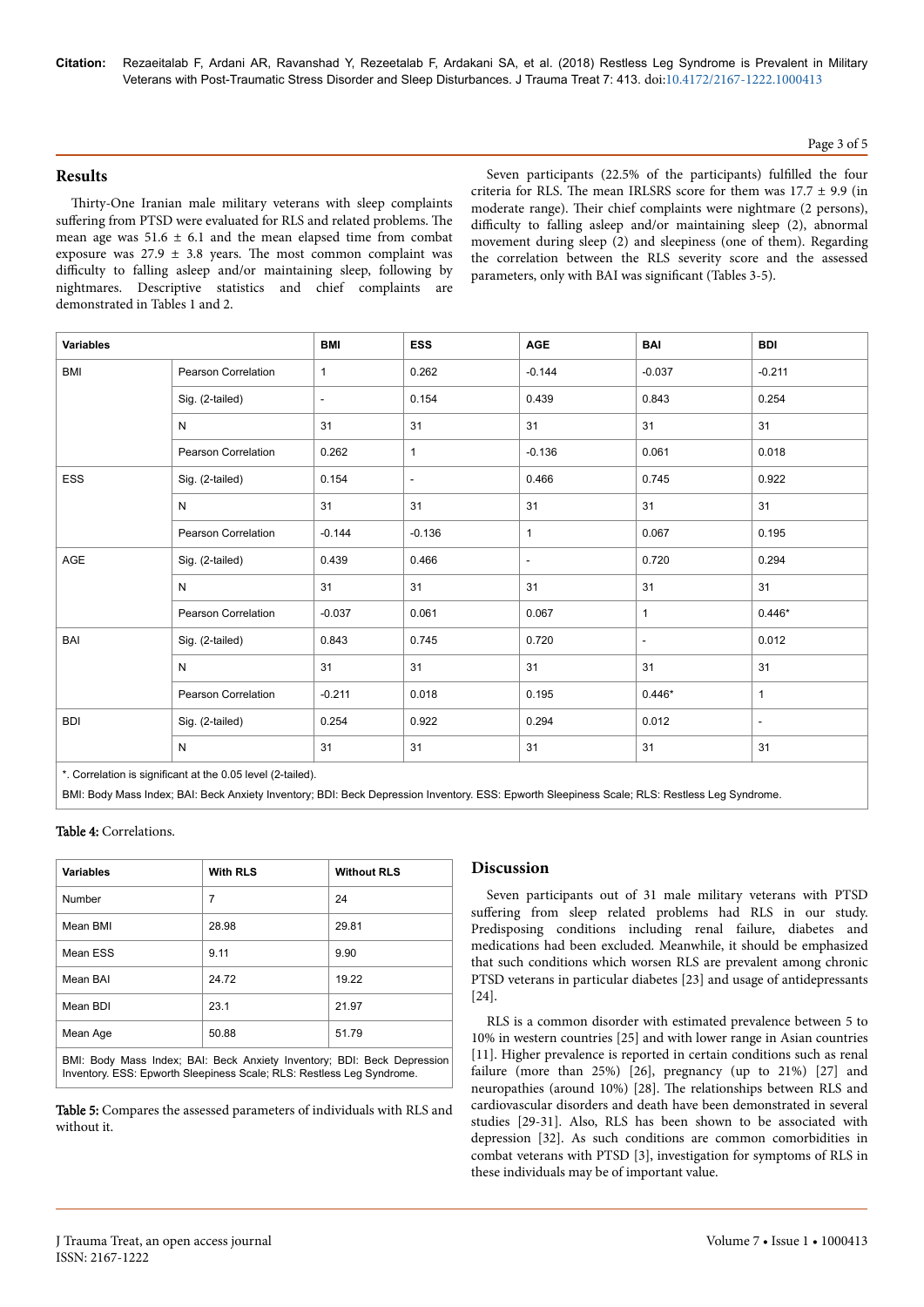The high presence of RLS in our subjects (22.5%) suggest that PTSD in veterans may be associated with RLS. Till now, there is a paucity of research studies that evaluate the association of RLS and PTSD [11,16]. In a Korean study conducted on general population, the lifetime diagnosis of PTSD was associated with RLS [11]. While the explanation for this co-occurrence has remained uncertain, sleep disturbance is the intersections of the two conditions [16]. Insomnia, nightmares, sleep related movement and daytime sleepiness are frequently reported symptoms by PTSD veterans [33]. In our study, while all of subjects had a complaint of sleep disturbances and depressive and anxiety symptoms, there was statistically significant association between RLS scores and anxiety severity representing by BAI. RLS score was not related with other parameters.

Also, all of our RLS patients had scores of STOP-BANG of more than 4. RLS has been shown to be prevalent in sleep-related breathing disorders including OSA [13]. On the other hand, OSA is a common condition in military veterans [3]. Altogether, a detailed history is essential in management of PTSD of military veterans with sleep problems. While negative effects of RLS on mental and physical health have been proven in a large body of studies, it may remain underdiagnoses, because the symptoms overlap with other sensory and motor disorders [34].

There are studies using polysomnography that showed high index of periodic limb movements of sleep (PLMS), a sleep related movement disordering PTSD veterans [3,8,35]. As PLMS are the most important objective findings of RLS, it can be expected that RLS is prevalent in these patients. To best of our knowledge, the current study for the first time shows high frequency of RLS among military veterans suffering from PTSD and sleep disturbances. However, small sample size is a limitation of our study. Further studies with larger samples and evaluate RLS in PTSD and Non-PTSD veterans are recommended.

## **Conclusion**

Evaluation for RLS in veterans with PTSD is highly recommended, in particular at the presence of sleep related complaints including insomnia, movements during sleep, daytime sleepiness and nightmare.

# **Acknowledgements**

We would like to appreciate the Foundation of Martyrs and Veterans of Iran, Khorasan Rzavi Province for their cooperation with this study.

# **Conflicts of interest**

The authors declare that they no conflict of interest.

## **References**

- 1. [Ahmadi K, Hazrati M, Ahmadizadeh M, Noohi S \(2015\) REM](https://www.researchgate.net/publication/280967784_REM_Desensitization_as_a_New_Therapeutic_Method_for_Post-Traumatic_Stress_Disorder_A_Randomized_Controlled_Trial) [desensitization as a new therapeutic method for post-traumatic stress](https://www.researchgate.net/publication/280967784_REM_Desensitization_as_a_New_Therapeutic_Method_for_Post-Traumatic_Stress_Disorder_A_Randomized_Controlled_Trial) [disorder: a randomized controlled trial. Acta Med Indones 47: 111-119.](https://www.researchgate.net/publication/280967784_REM_Desensitization_as_a_New_Therapeutic_Method_for_Post-Traumatic_Stress_Disorder_A_Randomized_Controlled_Trial)
- 2. [Kibler JL, Tursich M, Ma Malcom L, Greeanbarg RM \(2014\) Metabolic,](http://dx.doi.org/10.4330/wjc.v6.i6.455) [autonomic and immune markers for cardiovascular disease in](http://dx.doi.org/10.4330/wjc.v6.i6.455) [posttraumatic stress disorder. World J Cardiol 6: 455-461.](http://dx.doi.org/10.4330/wjc.v6.i6.455)
- 3. [Rezaeitalab F, Mokhber N, Ravanshad Y, Saberi S, Rezaeetalab F \(2018\)](http://dx.doi.org/10.1007/s11325-017-1596-0) Different [polysomnographic patterns in military veterans with](http://dx.doi.org/10.1007/s11325-017-1596-0) [obstructive sleep apnea in those with and without post-traumatic stress](http://dx.doi.org/10.1007/s11325-017-1596-0) [disorder. Sleep Breath 1-6.](http://dx.doi.org/10.1007/s11325-017-1596-0)
- 4. [Lavie P \(2001\) Sleep disturbances in the wake of traumatic events. N Engl](http://dx.doi.org/10.1056/NEJMra012893) [J Med 345: 1825-1832.](http://dx.doi.org/10.1056/NEJMra012893)
- 5. Pigeon WR, Gallegos AM (2015) Posttraumatic stress disorder and sleep. Sleep Med Clin 10: 41-48.
- 6. [Lind MJ, Brown E, Farrell-Carnahan L, Brown RC, Hawn S, et al. \(2017\)](http://dx.doi.org/10.5664/jcsm.6466) [Sleep disturbances in OEF/OIF/OND veterans: Associations with PTSD,](http://dx.doi.org/10.5664/jcsm.6466) [personality, and coping. J Clin Sleep Med 13: 291-299.](http://dx.doi.org/10.5664/jcsm.6466)
- 7. [Mysliwiec V, Brock MS, Creamer JL, O'Reilly BM, Germain A, et al](http://dx.doi.org/10.1016/j.smrv.2017.01.004) [\(2017\) Trauma associated sleep disorder: A parasomnia induced by](http://dx.doi.org/10.1016/j.smrv.2017.01.004) [trauma. Sleep Med Rev 37: 94-104.](http://dx.doi.org/10.1016/j.smrv.2017.01.004)
- 8. [Germain A, Nielsen TA \(2003\) Sleep pathophysiology in posttraumatic](http://dx.doi.org/10.1016/S0006-3223(03)00071-4) [stress disorder and idiopathic nightmare](http://dx.doi.org/10.1016/S0006-3223(03)00071-4) sufferers. Biol Psychiatry 54: [1092-1098.](http://dx.doi.org/10.1016/S0006-3223(03)00071-4)
- 9. [Trotti LM \(2017\) Restless legs syndrome and sleep-related movement](http://dx.doi.org/10.1212/CON.0000000000000488) [disorders. Continuum \(Minneap Minn\) 23: 1005-1016.](http://dx.doi.org/10.1212/CON.0000000000000488)
- 10. [American Academy of Sleep Medicine \(2014\) International](http://journal.chestnet.org/article/S0012-3692(15)52407-0/fulltext) classification [of sleep disorders, \(3rd edn\) American Academy of Sleep Medicine,](http://journal.chestnet.org/article/S0012-3692(15)52407-0/fulltext) [Darien.](http://journal.chestnet.org/article/S0012-3692(15)52407-0/fulltext)
- 11. [Cho SJ, Hong JP, Hahm BJ, Jeon HJ, Chang SM, et al. \(2009\) Restless legs](http://dx.doi.org/10.1093/sleep/32.8.1069) [syndrome in a community sample of Korean adults: prevalence, impact](http://dx.doi.org/10.1093/sleep/32.8.1069) [on quality of life, and association with DSM-IV psychiatric disorders.](http://dx.doi.org/10.1093/sleep/32.8.1069) [Sleep 32: 1069-1076.](http://dx.doi.org/10.1093/sleep/32.8.1069)
- 12. [Allen RP, Picchietti D, Hening WA, Trenkwalder C, Walters AS, et al.](https://www.researchgate.net/publication/9031249_Restless_Legs_Syndrome_Diagnosis_and_Epidemiology_workshop_at_the_National_Institutes_of_Health_International_Restless_Legs_Syndrome_Study_Group_Restless_legs_syndrome_Diagnostic_criteria_special_cons) [\(2003\) Restless legs syndrome: Diagnostic criteria, special considerations,](https://www.researchgate.net/publication/9031249_Restless_Legs_Syndrome_Diagnosis_and_Epidemiology_workshop_at_the_National_Institutes_of_Health_International_Restless_Legs_Syndrome_Study_Group_Restless_legs_syndrome_Diagnostic_criteria_special_cons) [and epidemiology. A report from the restless legs syndrome diagnosis and](https://www.researchgate.net/publication/9031249_Restless_Legs_Syndrome_Diagnosis_and_Epidemiology_workshop_at_the_National_Institutes_of_Health_International_Restless_Legs_Syndrome_Study_Group_Restless_legs_syndrome_Diagnostic_criteria_special_cons) [epidemiology workshop at the National Institutes of Health. Sleep Med 4:](https://www.researchgate.net/publication/9031249_Restless_Legs_Syndrome_Diagnosis_and_Epidemiology_workshop_at_the_National_Institutes_of_Health_International_Restless_Legs_Syndrome_Study_Group_Restless_legs_syndrome_Diagnostic_criteria_special_cons) [101-119.](https://www.researchgate.net/publication/9031249_Restless_Legs_Syndrome_Diagnosis_and_Epidemiology_workshop_at_the_National_Institutes_of_Health_International_Restless_Legs_Syndrome_Study_Group_Restless_legs_syndrome_Diagnostic_criteria_special_cons)
- 13. [Roux FJ \(2013\) Restless legs syndrome: impact on sleep-related breathing](http://dx.doi.org/10.1111/j.1440-1843.2012.02249.x) [disorders. Respirology 18: 238-245.](http://dx.doi.org/10.1111/j.1440-1843.2012.02249.x)
- 14. [Liu X, Chen H, Liu ZZ, Jia CX \(2018\) Insomnia and psychopathological](http://dx.doi.org/10.4088/JCP.16m11358) [features associated with restless legs syndrome in Chinese adolescents. J](http://dx.doi.org/10.4088/JCP.16m11358) [Clin Psychiatry 79: 16m11358.](http://dx.doi.org/10.4088/JCP.16m11358)
- 15. [Trenkwalder C, Paulus W, Walters AS \(2005\)](http://dx.doi.org/10.1016/S1474-4422(05)70139-3) Нe restless legs syndrome. [Lancet Neurol 4: 465-475.](http://dx.doi.org/10.1016/S1474-4422(05)70139-3)
- 16. Picchietti D, Winkelman JW (2005) Restless legs syndrome, periodic limb movements in sleep, and depression. Sleep 28: 891-898.
- 17. [Wijemanne S, Ondo W \(2017\) Restless legs syndrome: Clinical features,](http://dx.doi.org/10.1136/practneurol-2017-001762) [diagnosis and a practical approach to management. Pract Neurol 17:](http://dx.doi.org/10.1136/practneurol-2017-001762) [444-452.](http://dx.doi.org/10.1136/practneurol-2017-001762)
- 18. [Haghighi KS, Montazeri A, Mehrizi AK, Aminian O, Golkhandan AR, et](http://dx.doi.org/10.1007/s11325-012-0646-x) al. (2013) Нe [Epworth sleepiness scale: Translation and validation study](http://dx.doi.org/10.1007/s11325-012-0646-x) [of the Iranian version. Sleep Breath 17: 419-426.](http://dx.doi.org/10.1007/s11325-012-0646-x)
- 19. [Kaviani H, Mousavi AS \(2005\) Psychometric properties of the Persian](http://tumj.tums.ac.ir/browse.php?a_id=641&sid=1&slc_lang=en) [version of Beck anxiety inventory. Tehran Univ Med J 65: 136-140.](http://tumj.tums.ac.ir/browse.php?a_id=641&sid=1&slc_lang=en)
- 20. Mental Health Research Center, Tehran Psychiatric Institute, Iran (2010) Beck depression inventory scoring.
- 21. [Molahosseini SH, Mohammadzadeh SH, Kamali P, Tavakkoli Shooshtari](http://iau-tmuj.ir/browse.php?a_id=258&sid=1&slc_lang=en) [M \(2005\) Frequency of sleep disorder and restless legs syndrome in](http://iau-tmuj.ir/browse.php?a_id=258&sid=1&slc_lang=en) [patients referring to hemodialysis units in university hospitals in Tehran](http://iau-tmuj.ir/browse.php?a_id=258&sid=1&slc_lang=en) [in 2003. Med Sci J Islamic Azad Univ Tehran. Med Branch 15: 27-30.](http://iau-tmuj.ir/browse.php?a_id=258&sid=1&slc_lang=en)
- 22. [Sadeghniiat-Haghighi K, Montazeri A, Khajeh-Mehrizi A, Ghajarzadeh](http://dx.doi.org/10.1007/s11136-015-0923-9) [M, Alemohammad ZB, et al. \(2015\)](http://dx.doi.org/10.1007/s11136-015-0923-9) Нe STOP-BANG questionnaire: [reliability and validity of the Persian version in sleep clinic population.](http://dx.doi.org/10.1007/s11136-015-0923-9) [Qual Life Res 24: 2025-2030.](http://dx.doi.org/10.1007/s11136-015-0923-9)
- 23. [MacNamara A, Rabinak CA, Kennedy AE, Fitzgerald DA, Liberzon I, et](http://dx.doi.org/10.1038/npp.2015.190) [al. \(2016\) Emotion regulatory brain function and SSRI treatment in](http://dx.doi.org/10.1038/npp.2015.190) [PTSD: Neural correlates and predictors of change.](http://dx.doi.org/10.1038/npp.2015.190) [Neuropsychopharmacol 41: 611-618.](http://dx.doi.org/10.1038/npp.2015.190)
- 24. [Tison F, Crochard A, Léger D, Bouée S, Lainey E, et al. \(2005\)](http://dx.doi.org/10.1212/01.wnl.0000168910.48309.4a) [Epidemiology of restless legs syndrome in French adults: a nationwide](http://dx.doi.org/10.1212/01.wnl.0000168910.48309.4a) [survey: the INSTANT Study. Neurology 65: 239-246.](http://dx.doi.org/10.1212/01.wnl.0000168910.48309.4a)
- 25. [Lin Z, Zhao C, Luo Q, Xia X, Yu X, et al. \(2016\) Prevalence of restless legs](http://dx.doi.org/10.1080/0886022X.2016.1227564) [syndrome in chronic kidney disease: a systematic review and meta](http://dx.doi.org/10.1080/0886022X.2016.1227564)[analysis of observational studies. Ren Fail 38: 1335-1346.](http://dx.doi.org/10.1080/0886022X.2016.1227564)

Page 4 of 5